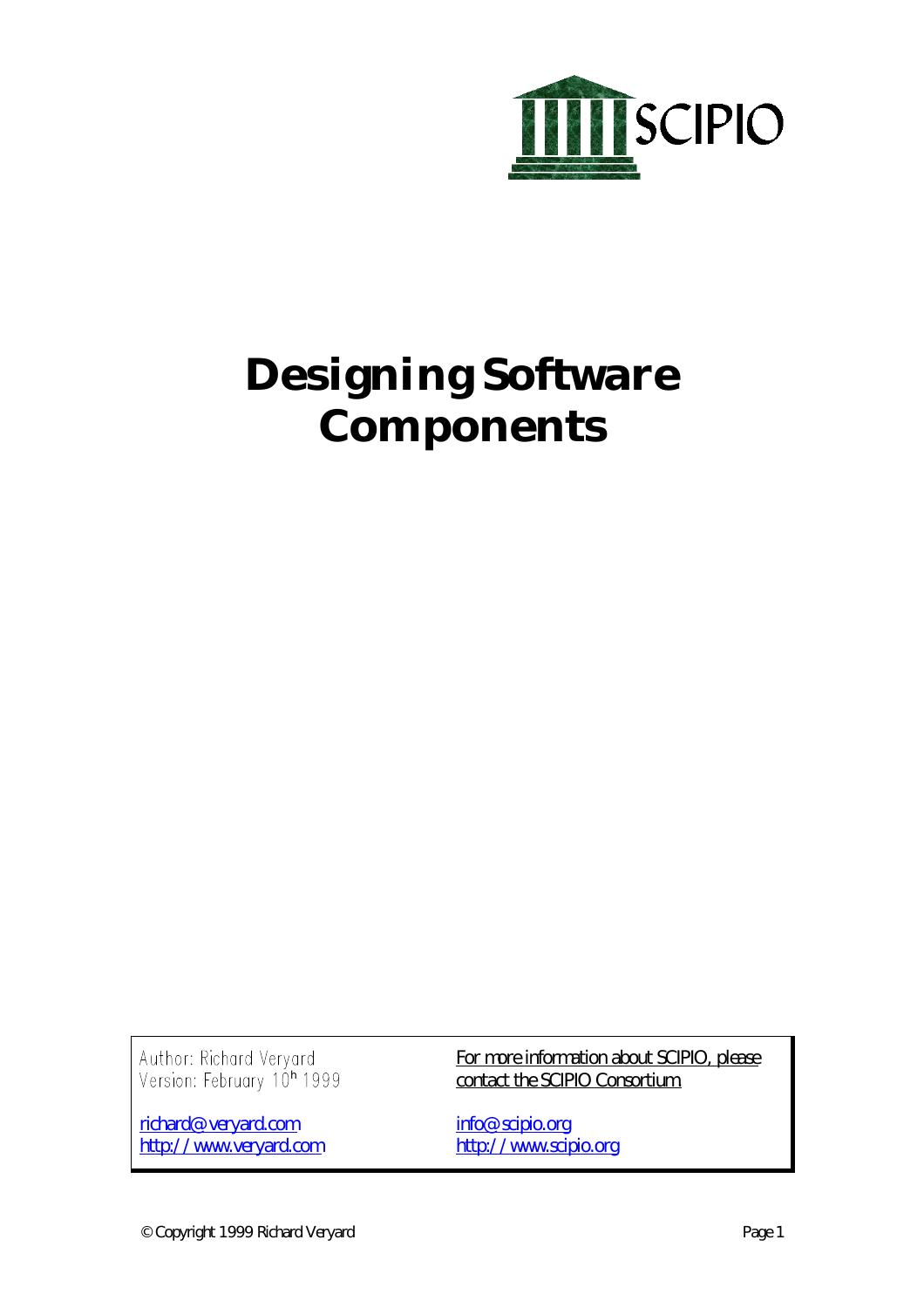## Preface

### Purpose of document

- $\triangleright$  To state the requirements for an effective and successful design approach.
- $\triangleright$  To describe the SCIPIO approach to designing federated organizations and networks.
- $\triangleright$  To describe the SCIPIO approach to designing distributed software systems and software components.

### Audience

This document is intended for the practitioners of organizational and systems design, and for people who want to participate in the specification of requirements, especially where these systems are to be federated between multiple organizations or distributed across decentralised organizations.

## Questions for reader

The text is interspersed with open questions, which the reader is invited to consider.

 $\bf Q$  How will software engineering practices need to change, if they are to accommodate Component-Based Development?

 $\bf{Q}$  How soon do you expect these changes to be widespread within the software industry?

## Acknowledgements

This material draws on research carried out under the Enterprise Computing Project. This work benefited from the participation of John Dobson, David Iggulden, Rob van der Linden, Ian Macdonald and Sally Jack.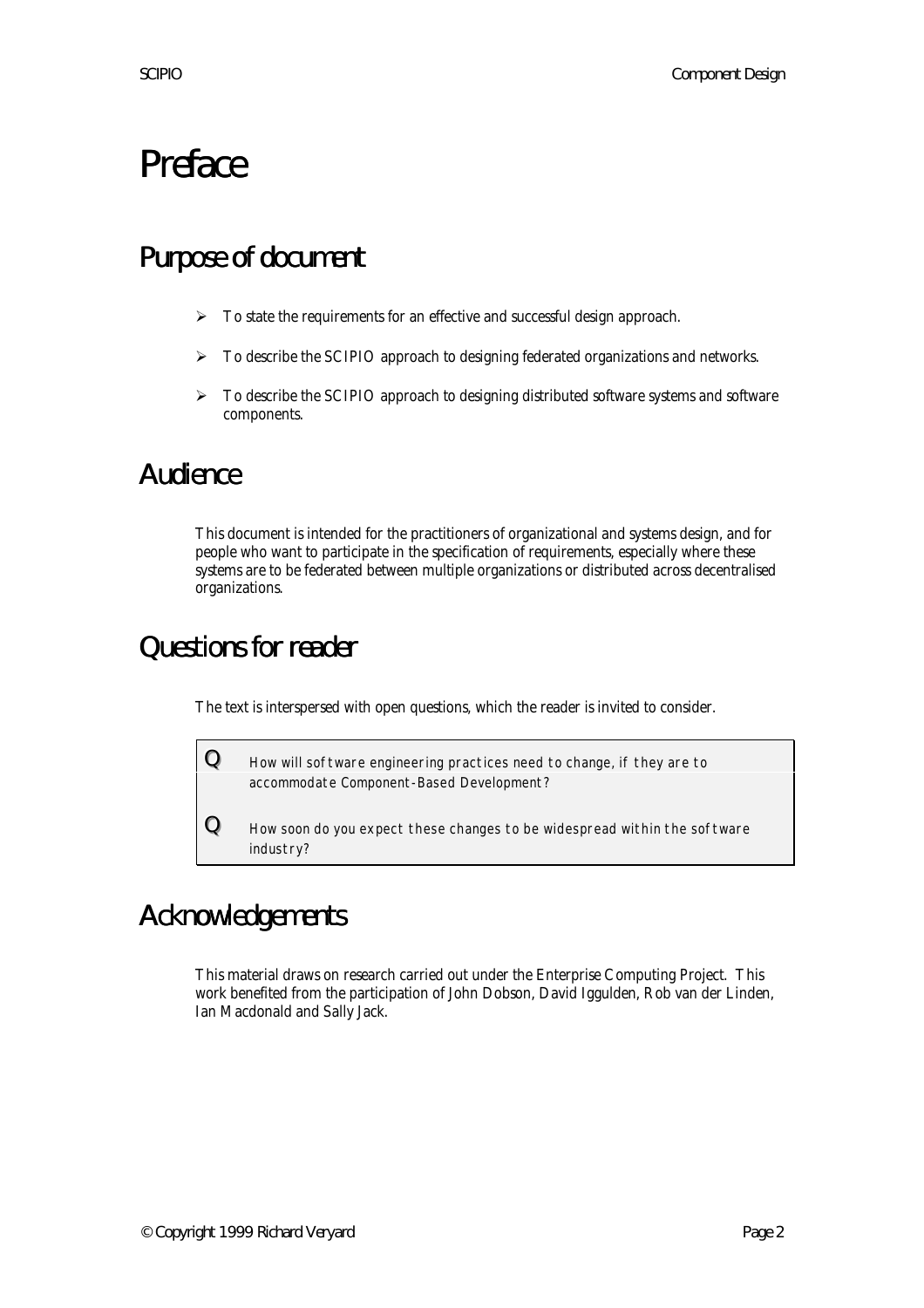## Introduction

## How do CBD and ODP affect Design?

In an open distributed processing world, design is different in two ways:

- $\triangleright$  Different resulting systems
- > Different design process design process is itself a distributed system

What are the methodological issues arising from these differences?

| System specification            | Designers need to specify flexible yet coordinated solutions. Prior<br>to the use of open distributed processing technology, flexibility and<br>integration were often opposed goals: the more you had of one, the<br>less you had of the other. Open distributed processing helps the<br>designer reconcile these goals.                                                                                                                                                                                                           |
|---------------------------------|-------------------------------------------------------------------------------------------------------------------------------------------------------------------------------------------------------------------------------------------------------------------------------------------------------------------------------------------------------------------------------------------------------------------------------------------------------------------------------------------------------------------------------------|
| Object service<br>specification | The generic architecture of an open distributed processing system<br>comprises objects providing services. The <i>identity</i> of any such object<br>or service depends not only on what the object actually does, but also<br>how this is presented or described, either by the object itself or by<br>traders/brokers on its behalf. This aspect of the specification of these<br>objects and services is a key design issue.                                                                                                     |
|                                 | The <b>viability</b> of an object depends on its ability to provide required<br>services under a range of likely scenarios. For short-term viability, the<br>object must generate enough value to support the continued<br>availability of its services. For longer-term viability, the object must<br>generate enough value to support adaptation of the object to changing<br>requirements.                                                                                                                                       |
| Design process                  | 'Open' and 'distributed' are not only characteristics of the systems that<br>are being developed and implemented in an open distributed<br>processing world, they are also characteristics of the design process<br>itself, which typically lacks both a fixed statement of requirements and<br>a central design authority. Coordination between multiple designers is<br>focused on the negotiation of interfaces. We may need to address in<br>new ways the quality of the design process, as well as of the designed<br>product. |

### Requirements for a Design Method

#### Quality of design

A design judgement needs to be evaluated at three levels:

 $\geq$  at the level of the system being designed, where the design should represent a good pattern, and embody good design values and practices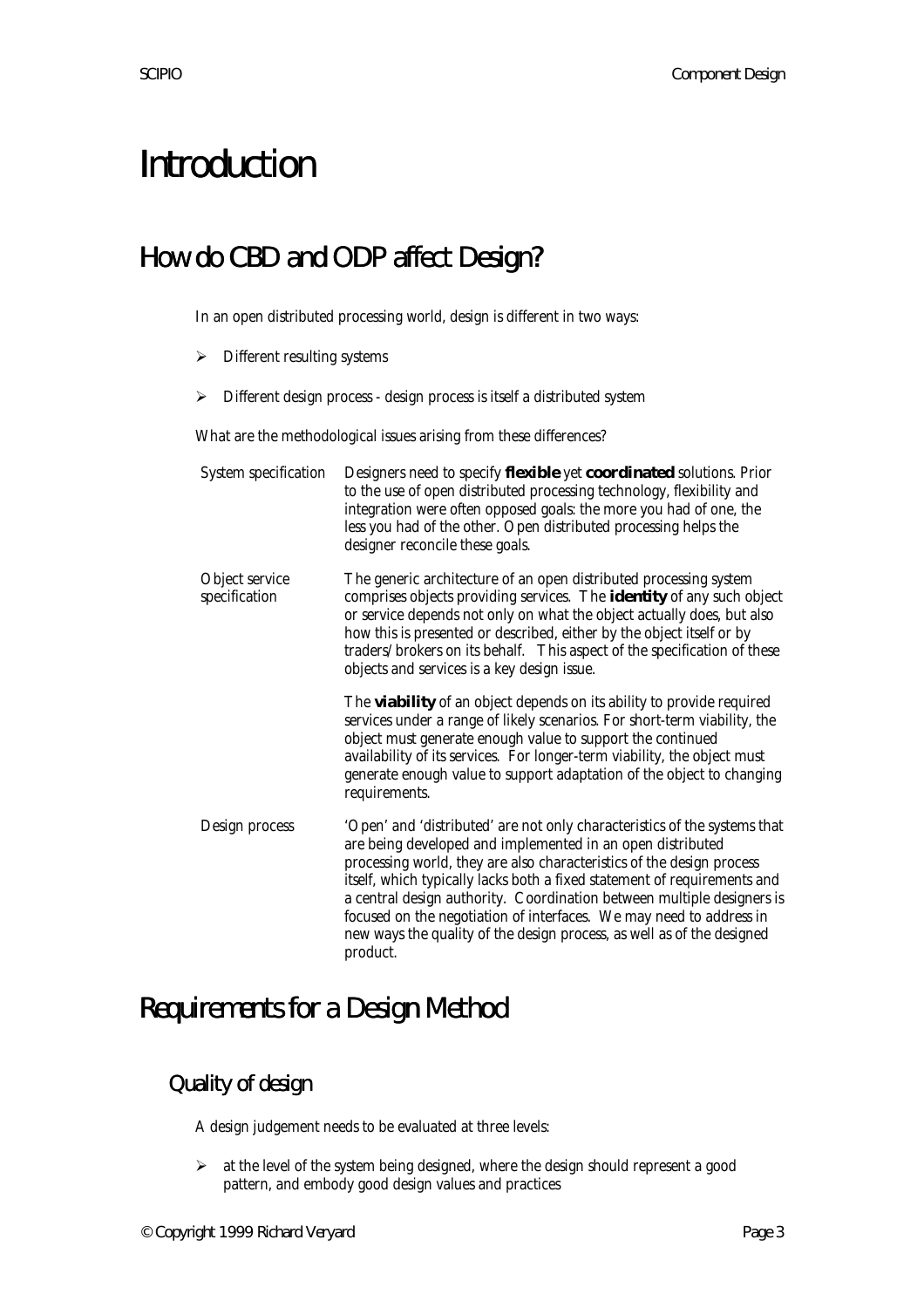- $\triangleright$  at the supersystem level, where the designed system should contribute in a positive way to some broader system
- $\triangleright$  at the subsystem level, where the design should create an integrating structure/environment in which the lower-level detail can be worked out

A good design is a collection of good design judgements. We can talk about the overall value of a design - this is precisely what is required for a **business case**. A good design judgement increases the overall value of the design, but this overall value cannot be distributed arithmetically between the judgements that make up the design.

The requirements for a design method can be brought under the umbrella of quality. Quality relates to everything else.

#### Quality of design as end-product

A socio-technical system needs to be evaluated in three ways:

- 1. From a combined socio-technical perspective
- 2. From a social perspective
- 3. From a technical perspective

In other words, some of the quality characteristics apply to either the social or technical aspects of the system, while some of the quality characteristics apply to both at once.

From a combined perspective, a systems design should be:

**Well-modularized** - i.e. defining modules that have maximum cohesion and minimum connection

**Measurable and testable** - i.e. the non-functional requirements should be objective and (if possible) quantified.

**Well-connected** - i.e. consistent with architectures and policies, and with an appropriate level of integration with other related systems

From a social perspective, a systems design should be:

**Usable** - i.e. fitting into the intended business environment, and providing useful support to the user in carrying out his/her job

**User-friendly** - i.e. with computer functionality matching the structure of the business operations, so that the system works the way the user thinks

From a technical perspective, a systems design should be:

**Implementable** - i.e. technically feasible on the chosen target platform

**Efficient** - i.e. with an adequate balance between speed, throughput and cost-effective use of computer resources.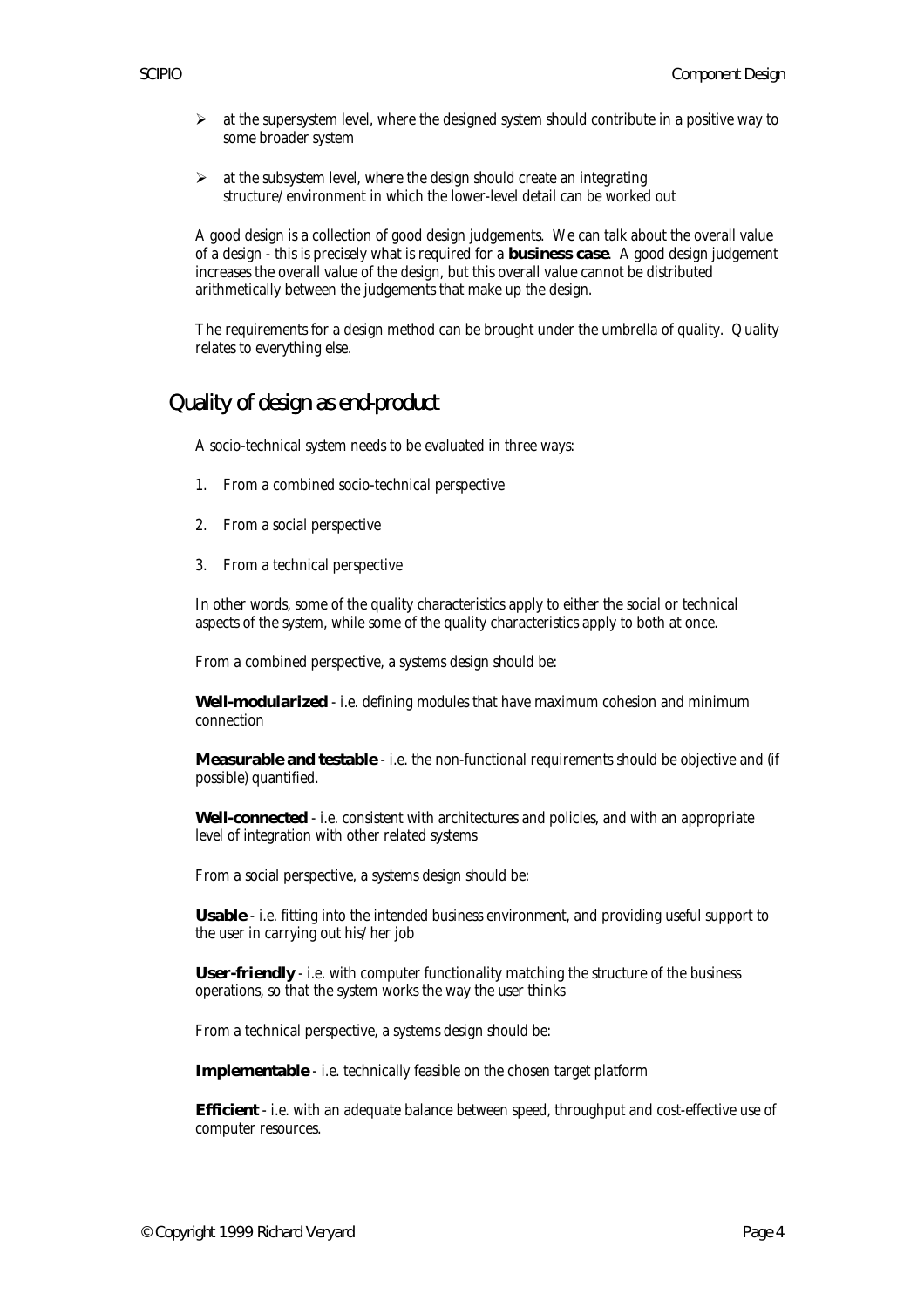#### Quality of design process

We can also identify the process quality criteria for the design methodology:

**Correctness** - i.e. no design errors found during testing or operations

**Maximum reuse** of design components

**Minimum 'thrashing'** - i.e. going round in circles before agreement can be reached

**Low maintenance costs of system** (other than owing to changes in model)

**Maximum learning** for participants and entire organization

**Efficient & effective** - i.e. achieving a good result with a reasonable expenditure of time and energy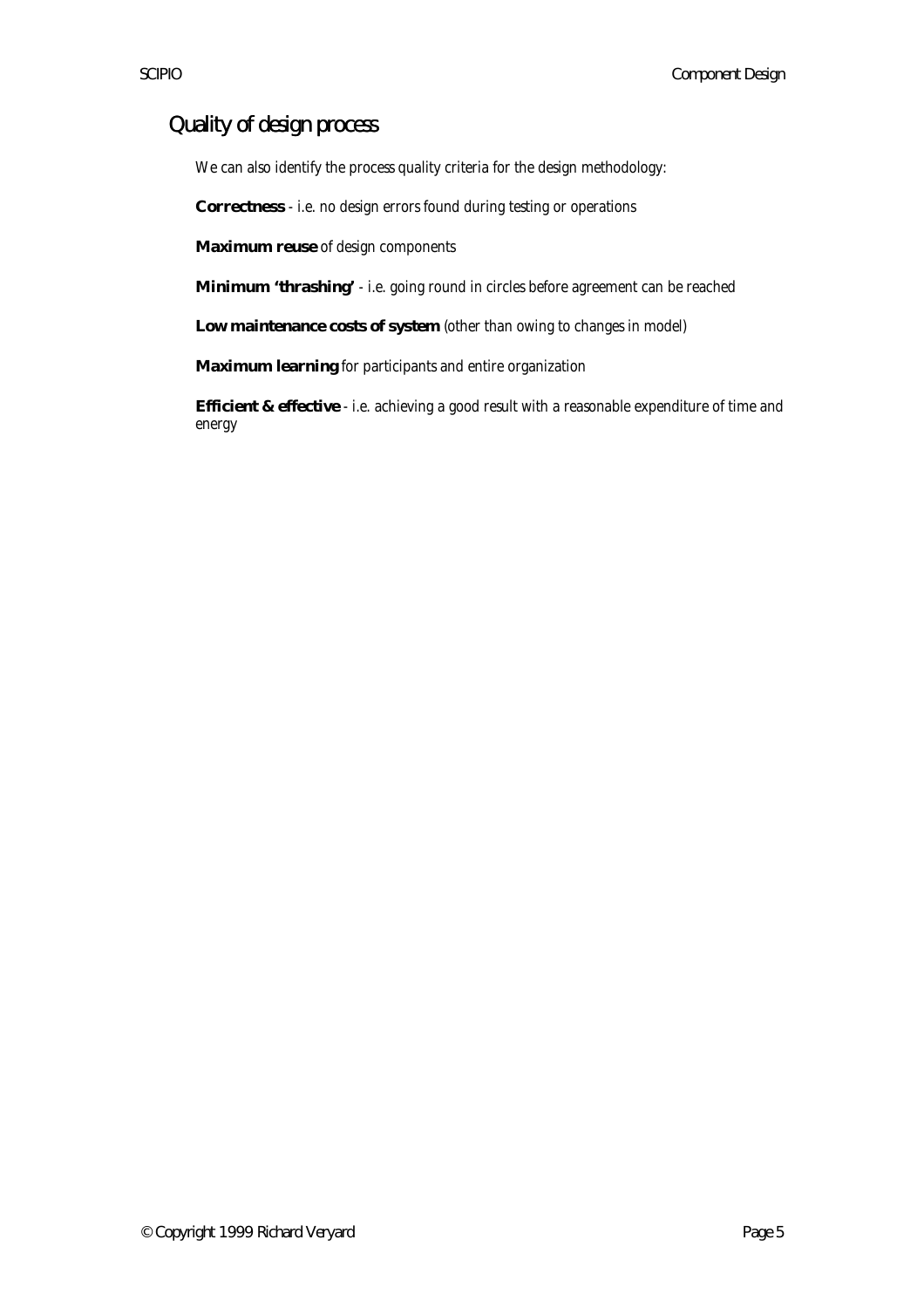## Design Process

#### Rationale

The rationale for revisiting the design topic is to consider how distribution affects the classical design process. A basic characteristic of the classical design process whether of the waterfall, spiral or incremental development variety is that systems were generally produced under a single design authority. With distribution this stringent aspect is relaxed as components of a distributed system may be designed by different hands at different times and with different assumptions and constraints.

Another characteristic of distributed systems is the potential for reuse of components and the manufacture of components from templates as required. The design process therefore needs to bear all these aspects in mind especially the tendency to construct systems from pieces of lowgrained functionality with the extra information requirements that are entailed. These information requirements are pointed up by the discussions on design repositories

#### Who is the designer?

We should think of the designers as anyone doing design, and not only professional designers (technologists). These people may well be managers and management consultants, rather than Designers with a capital D.

#### Nature of design

The potential scope of design ranges from the complete business to the design of individual modules or activities.

The question of the design (or rather re-design) of the business or enterprise arises through economic, commercial and regulatory pressures on the one hand and on the other by the opportunities provided by technological innovations. SCIPIO models provide the possibilities of animation so that the stakeholders may make choices and state preferences amongst alternatives. By separating the functional, economic and change issues these choices are made clearer and are supported by a number of analytical disciplines.

Although the design process is generally limited in scope to the design of software components it is necessary to consider to periodically question the fitness of purpose. This may be done by some kind of incremental development or prototyping where validation of the design may be frequently tested. In a teamwork environment then the design may be worked at the same as the production and support processes and certainly with the co-operation of the various users and stakeholders of the product.

#### Design contract

For our purposes, the notion of **contract** is a codification of agreement between known parties for the development of a design. We see this as a particularly crucial factor: the biggest driver of the design process is typically the location of contractual boundaries.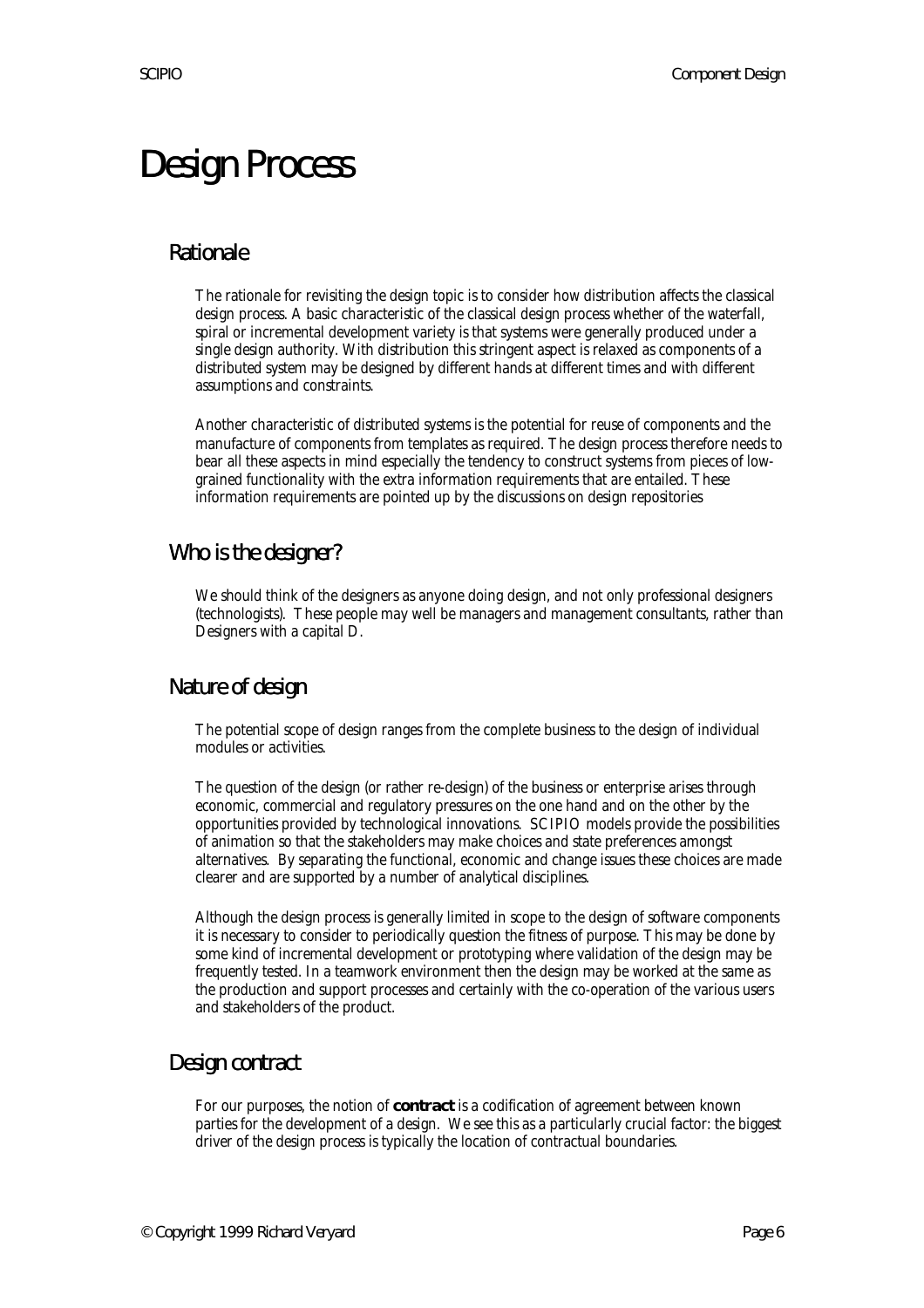In any particular context the design process will be driven by the boundaries of the location of the contract in place. This is effect saying that there has to some prior *agreement* between the parties involved which determines the extent of the boundaries and allows them to be renegotiated and redrawn.

It should be noted that the telecoms world use the word 'contract' to refer to a specification, or to a proforma agreement with arbitrary future parties. We want to call this something else (e.g. a **service specification**).

#### Technical environment for design process

This section discusses the information and communications requirements of the designers themselves, and the extent to which appropriate socio-technical systems may satisfy these requirements.

Having derived as complete a description of a software component as possible, it is necessary to ensure that this description becomes available to all those who need to have access to it. In general this means everyone who is in some way legally interested in the component and its interactions. Maintenance personnel will need to know about the components they are maintaining. Designers of new features will require access to descriptions of the components already in the system. They will also be extending descriptions of components that make up a new feature.

At times they will want to query the set of descriptions to see if a component with desired characteristics has already been developed. This raises the question of what kinds of query should be supported. Using formal languages is probably not a good idea: writing the query would take as long as writing the specification, syntactically different descriptions may be semantically the same, and there is no such thing as a close match between two formal specifications.

Designers will also want to get access to completed software components, or to organizations that are proposing to build such components, once they have identified the required characteristics. In open distributed computing systems this can be provided in one of two ways: either a reference to a construction service (a factory), or a reference to an actual instance is passed back to the party that invoked the query. A construction service is able to construct a software component with particular characteristics.

To support these and other design, development and maintenance activities, on a large scale, the information service must itself be built as large-scale service in a wide area communications network. (The structuring principles discussed later in this paper should of course be applied to such a system.) Such a service needs to span organizational boundaries and be able to store a wide variety of information. In the future this information will also be used to drive application transformation and configuration tools.

## Design Negotiation

This section, on the generic design process, is meant to highlight the issues in design in the world of distributed systems and to be of use in understanding more general development issues especially those of construction and migration. The main issues relate to conflicts arising because of parts of the system deriving from different sources and under different regimes and the consequent need for maintaining and making available specifications and reasons for particular design choices.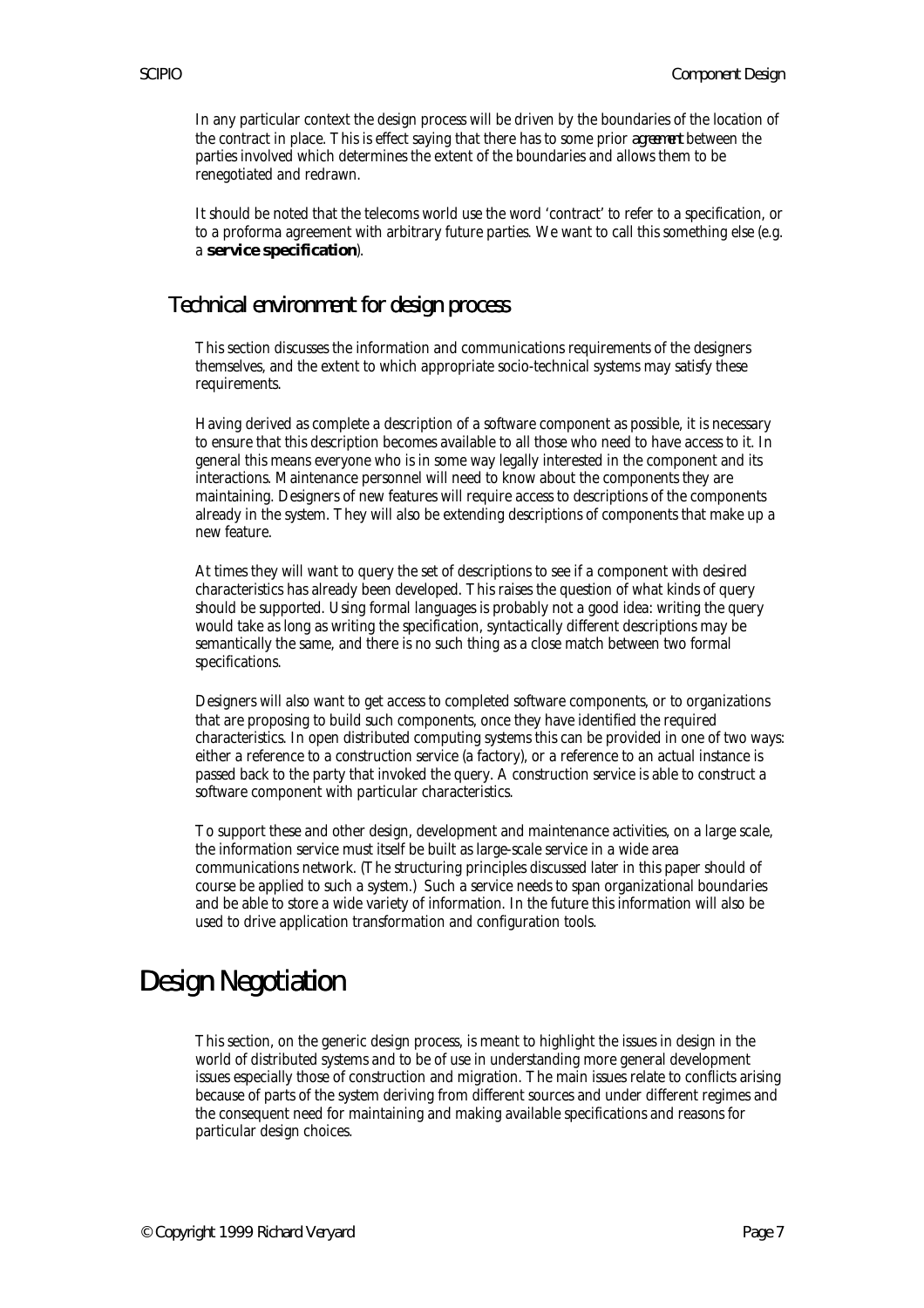One of the key notions of open distributed processing is the capability to negotiate an **interface** at execution time. Technical design considerations (beyond the scope of this document) are involved in designing systems with such capability. This leads inevitably to recognizing the importance of negotiating the interfaces within the design process itself.

#### Difficulties of designing in an open distributed processing world

Several obstacles have to be overcome specifically when software components and information about them are passed across organizational boundaries. The problems are partly technical, partly human, and partly a consequence of the way in software is procured.

| <b>Technical problems</b> | The difficulty of developing reusable components.                                                                            |
|---------------------------|------------------------------------------------------------------------------------------------------------------------------|
|                           | The difficulty of a priori deciding whether a<br>component is actually reusable.                                             |
|                           | The absence of any effective catalogues, which<br>can be searched effectively.                                               |
| Human problems            | Software reuse involves a kind of de-skilling of<br>what are seen as highly skilled developers [Wood<br>& Sommerville 1988]. |
| Economic problems         | Deciding who owns a complex object which has<br>been built by X for Y, using components<br>developed by Z.                   |

There are many other differences on either side of the organizational boundary:

- $\triangleright$  No common purpose; different organizational entities often lack a common purpose, specially if boundaries lie between dissimilar industries.
- $\triangleright$  No trust; there is an inherent lack of trust between different organizational entities. This is most vividly reflected in the uncertainties about the quality of a software component that is obtained from another domain.
- $\triangleright$  No common economic framework; where components are provided by one organization and used in another there may be a need for payment. There is no clearly defined market for software components or information about them, neither is there a clear idea of how to charge for either use or ownership.
- $\triangleright$  No common legal framework; software components may be of inferior quality, or the information about a component may be inaccurate. It is unclear what if any legal framework applies in these cases.
- $\triangleright$  No common meaning and representation; there is little agreement about the languages which should be used for the description of software components. Misunderstandings can arise despite the presence of comprehensive descriptions (some aspects can only be described in natural language for instance; formal languages need a common context for agreed interpretation).
- $\triangleright$  No common quality standards; the agreed measures for software component quality have been derived from those suitable for hardware components (MTBF, MTTF etc.). Software quality of service is often better expressed in application dependent terms, such as mission time (the time during which a component is to stay operational with a precisely defined probability of failure for instance).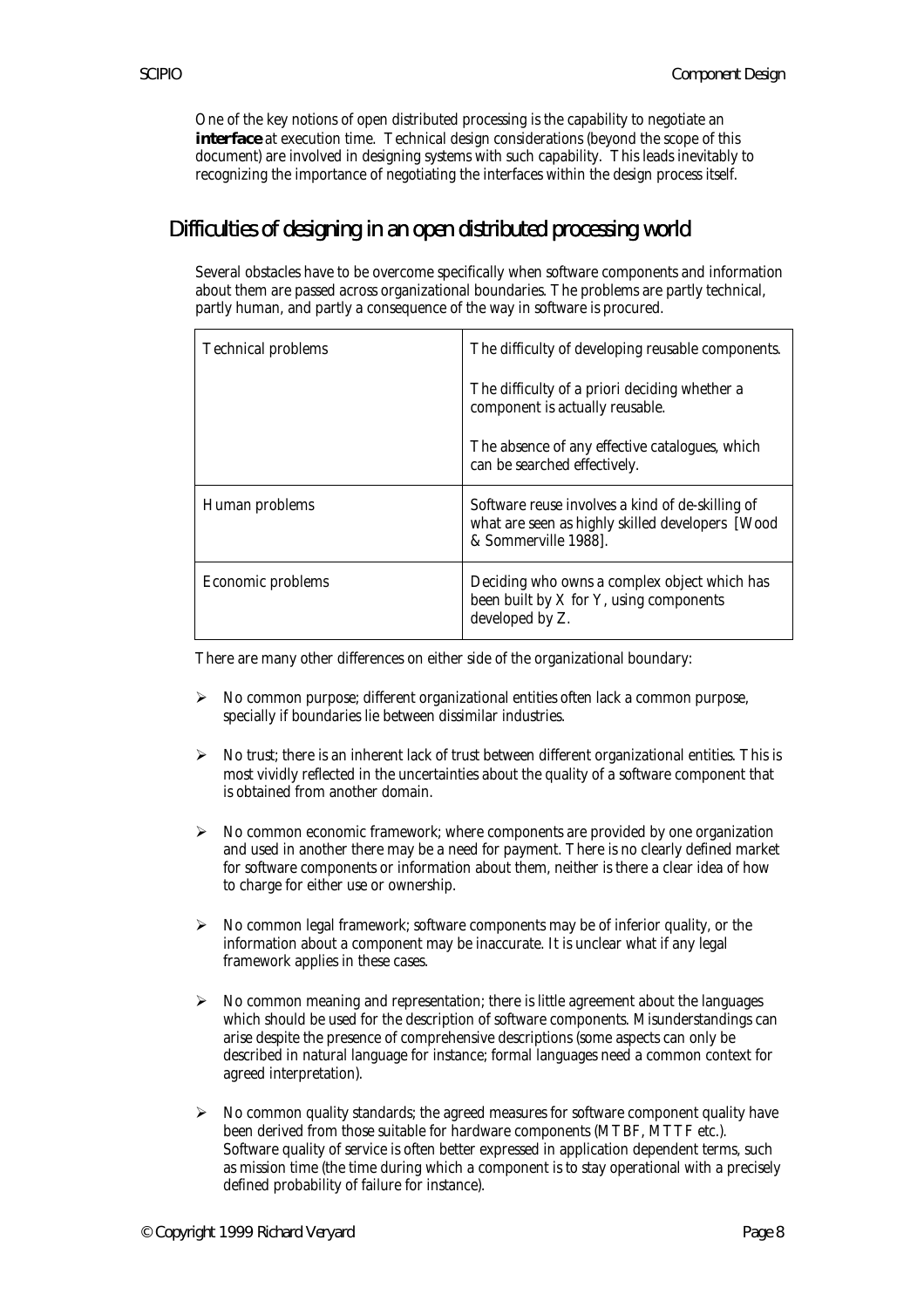$\triangleright$  No support for distribution; this is a problem which requires the application of distributed processing technologies.

The above organizational issues should be solved within the business process of producing new features for telecommunications systems. They are part of a business process reengineeringactivity in which several telecommunications companies may wish to become engaged.

#### Teamwork and design coordination

Various teamwork disciplines are described in the literature such as Total Quality Management, Concurrent Engineering and the Virtual Enterprise. Such disciplines need particular tools which themselves need to be designed. The need for change management in such an environment with various players puts a premium on distributed databases, groupware, multimedia and graphical interfaces and display.

Because of the likely distribution of the tools there is the need of support for replication, replication and concurrency. This is in addition to the question of recording and display of design information. Team design activity needs to use such support services as lookup, computation, communication, negotiation, decision and storage (or archiving).

The design process as embodied in tools and procedures and in the statements and guidelines of best practice must tie choices being made in the socio-technical design with formulation of the business case, and the procedures and models of change, commissioning and decommissioning. Models and tools for configuration management may provide a hint of how to carry this out. In other words there has to be some notion or mechanism for establishing the consistency of the models being developed. This will probably be done by repositories of designs and design choices in all three areas.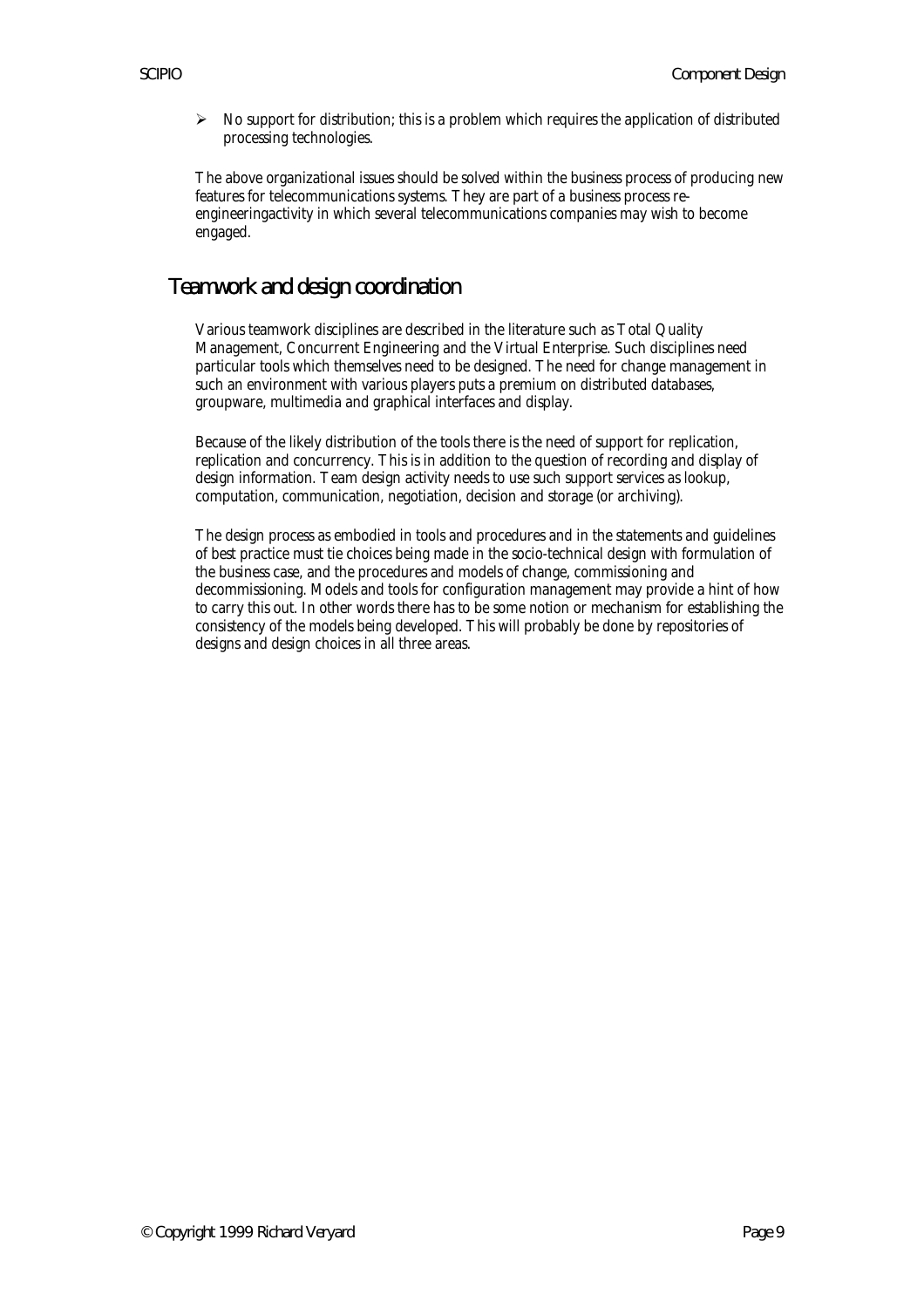## SCIPIO Design Guidelines

## Design for Flexibility

Designers need to specify **flexible** yet **integrated** solutions. Prior to the use of open distributed processing technology, flexibility and integration were often opposed goals: the more you had of one, the less you had of the other. Open distributed processing helps the designer reconcile these goals.

Flexibility is promoted by the following design precepts, which are supported by SCIPIO modelling techniques:

| Design systems by<br>composition from<br>smaller units.                                                      | ➤ | The SCIPIO model shows (perhaps many) ways in which an<br>enterprise may be decomposed.                                                                                                                                                              |
|--------------------------------------------------------------------------------------------------------------|---|------------------------------------------------------------------------------------------------------------------------------------------------------------------------------------------------------------------------------------------------------|
|                                                                                                              | ➤ | The SCIPIO model also shows (perhaps many) ways in which<br>the parts of an enterprise may gain by being connected.                                                                                                                                  |
| Decentralize control<br>subsystems                                                                           | ➤ | Bottlenecks of command and control, in which opportunities<br>for massively parallel operations are frustrated by central<br>(decision-making) authority and lack of local empowerment.                                                              |
| Improve the overall<br>robustness of a system<br>by improving the<br>robustness of individual<br>components. | ≻ | The SCIPIO model may indicate particular areas of<br>uncertainty where early commitment may be unwise.                                                                                                                                               |
| Use responsibility<br>clustering to divide a<br>system into subsystems.                                      | ➤ | The SCIPIO model should tell us enough about the intentions<br>of the various agents to indicate what are the important states<br>(conditions) for which some agent needs to be responsible.                                                         |
|                                                                                                              | ➤ | The enterprise model should also tell us which agent (if any) is<br>currently responsible for which states.                                                                                                                                          |
|                                                                                                              | ➤ | Where an agent is responsible for two contradicting conditions<br>p and q, convert this into a responsibility for maintaining a<br>proper balance between p and q.                                                                                   |
|                                                                                                              | ➤ | Where one agent is responsible for p and another agent is<br>responsible for q, and there is a positive or negative correlation<br>between p and q, consider making one agent responsible for<br>both conditions (and for the balance between them). |
|                                                                                                              | ➤ | Where one agent is responsible for too many different things,<br>look for a way of subdividing these responsibilities into separate<br>agents, with low coupling between them.                                                                       |

How much flexibility is required? Since flexibility can be thought of as the adaptability of a solution to changing requirements, flexibility itself is a second-order requirement. This is an area for further research.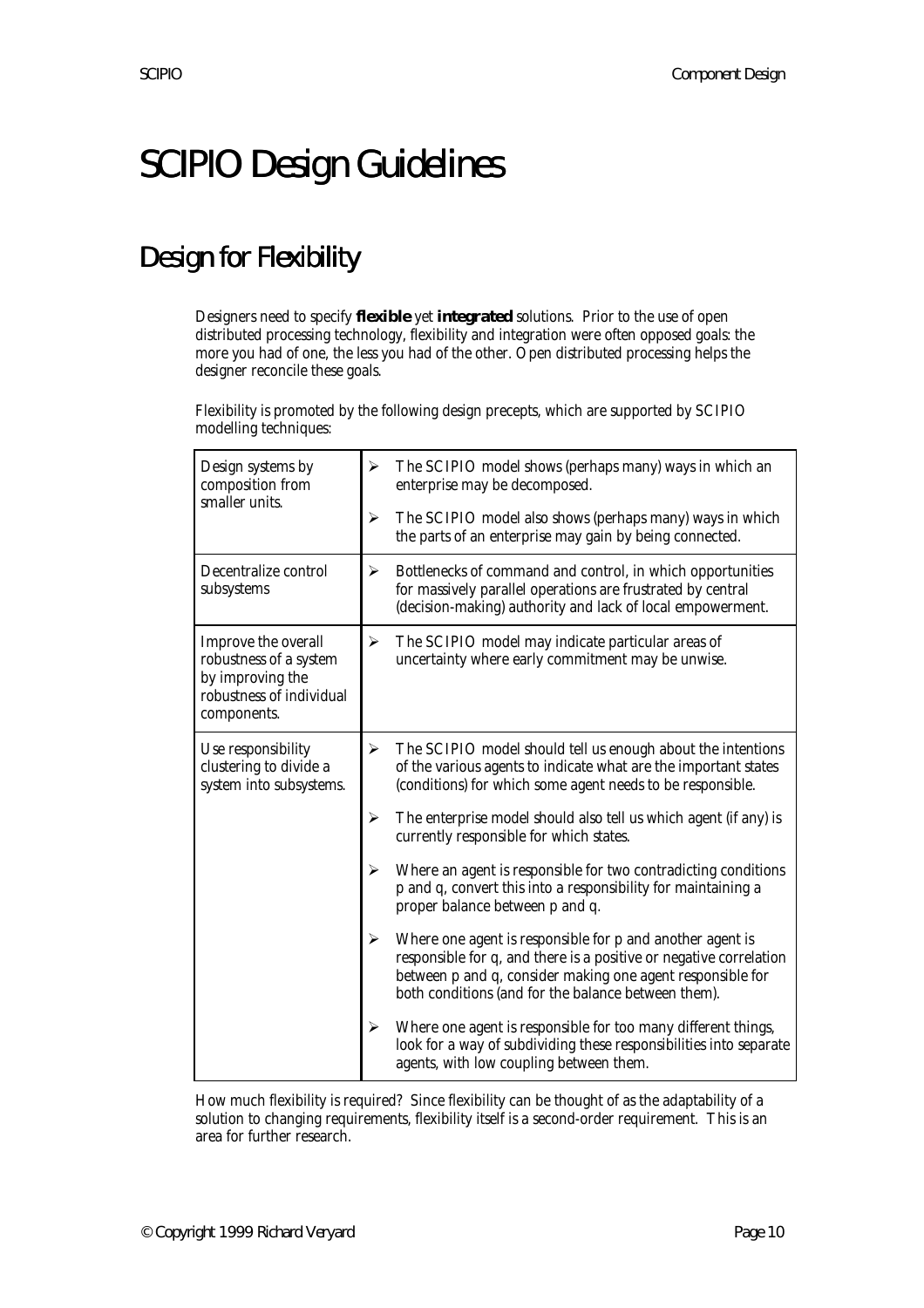## Design for Coordination

Coordination is promoted by the following design precepts, which are supported by the technique of enterprise modelling:

| Use the mechanisms,<br>concepts and techniques<br>of open distributed<br>processing to handle<br>data in different formats.<br>with different (but<br>overlapping) scope, and<br>with different levels of<br>granularity and detail.<br>Allow the user to view<br>data from<br>heterogeneous sources<br>in the same format, for<br>ease of comparison.<br>Allow the user also to<br>view the data in the<br>original format, since<br>reformatting may<br>sometimes cause<br>information loss or<br>distortion. | $\blacktriangleright$<br>$\blacktriangleright$ | Information provision can be modelled as a service. The<br>service chain can be modelled, to identify the ultimate source of<br>information. This helps verify that two apparently independent<br>items of information really are independent.<br>Analyse what difference an item of information might make. Is<br>there (for example) a process whose outcome will be<br>significantly affected? What is the risk of errors and omissions? |
|-----------------------------------------------------------------------------------------------------------------------------------------------------------------------------------------------------------------------------------------------------------------------------------------------------------------------------------------------------------------------------------------------------------------------------------------------------------------------------------------------------------------|------------------------------------------------|---------------------------------------------------------------------------------------------------------------------------------------------------------------------------------------------------------------------------------------------------------------------------------------------------------------------------------------------------------------------------------------------------------------------------------------------|
| Federate, as a cheap<br>way of reducing<br>interaction distance<br>between heterogeneous<br>systems.                                                                                                                                                                                                                                                                                                                                                                                                            | ➤                                              | Determine actual interaction distance by analysing relevant<br>exchanges. Determine desired interaction distance by<br>analysing relevant intentions.                                                                                                                                                                                                                                                                                       |
| Ensure conversation<br>parties have agency over<br>the related policies; for<br>example, a highly<br>distributed system will<br>lead to lack of<br>centralized control over<br>information accessibility<br>and may therefore<br>weaken a chain-of-<br>command structure.                                                                                                                                                                                                                                       | ➤<br>$\blacktriangleright$                     | Examine the responsibilities of the parties to conversations in<br>the conversation hierarchy<br>Responsibility for <b>making</b> policy (and other intentions) versus<br>responsibility for <b>executing</b> policy.                                                                                                                                                                                                                       |

### Design for Identity

The generic architecture of an ODP system comprises **objects** providing **services**. Specification of these objects / services is a key design task.

The **identity** of any such object depends not only on what the object actually does, but also how this is presented or described, either by the object itself or by traders/brokers on its behalf.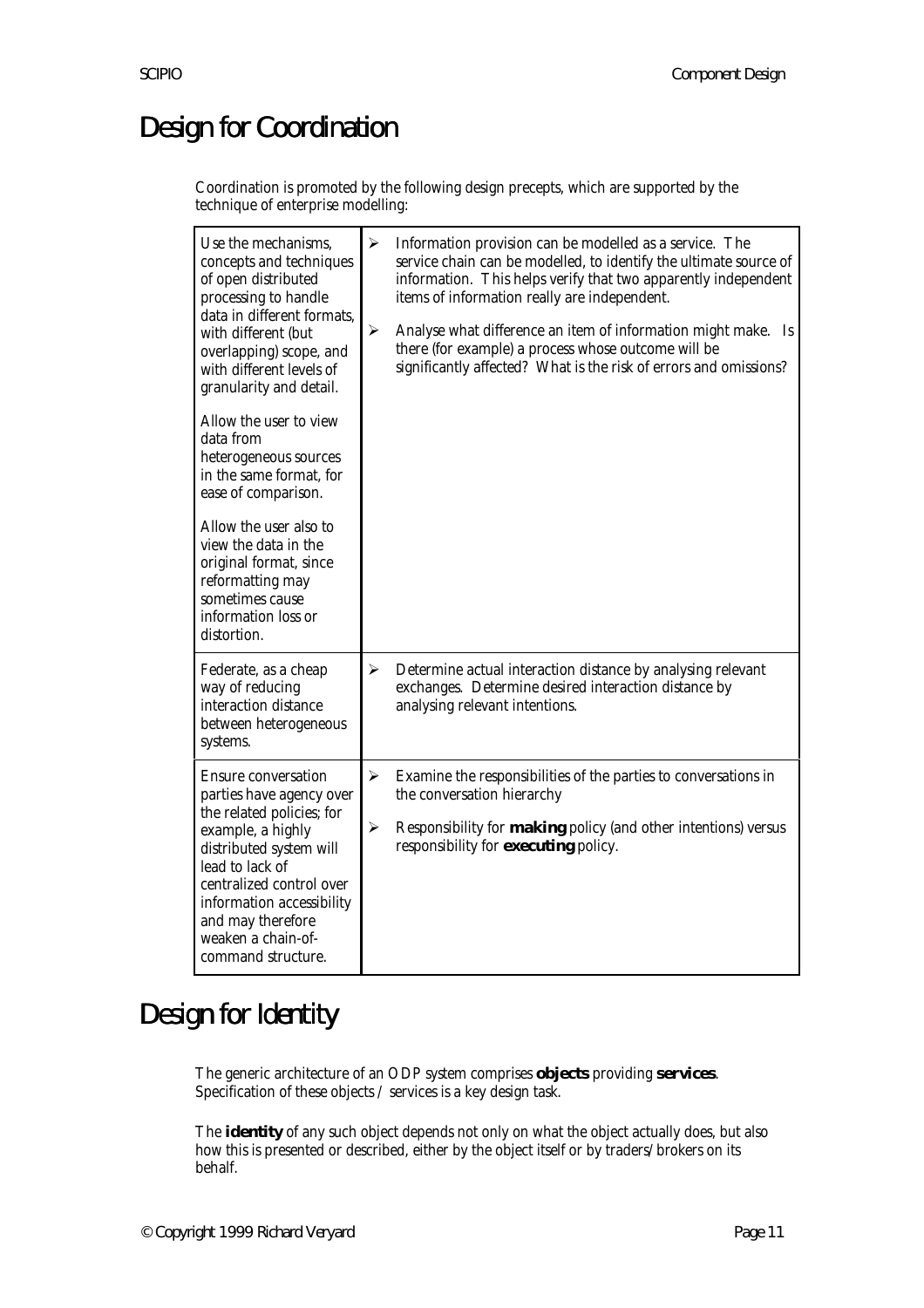Design for identity therefore implies the creation of **meaningful descriptions**.

We have identified the following design precepts:

| Build computer systems<br>to facilitate worker<br>learning. Build data<br>systems that allow or<br>encourage creative<br>changes of use. Make<br>models and diagrams of<br>the system's structure<br>and workings accessible<br>to the users. | $\blacktriangleright$ | The SCIPIO model may be used as a presentation tool, to<br>communicate systems to their users.                                                                                                                                                                                                                             |
|-----------------------------------------------------------------------------------------------------------------------------------------------------------------------------------------------------------------------------------------------|-----------------------|----------------------------------------------------------------------------------------------------------------------------------------------------------------------------------------------------------------------------------------------------------------------------------------------------------------------------|
| Provide mechanisms to<br>allow the user to select<br>the level of visibility or<br>transparency of each<br>technical matter.                                                                                                                  | ➤<br>➤                | Each technical matter may be identified as the responsibility of<br>a given agent (or role). We can analyse how<br>effectively/efficiently these responsibilities are currently<br>fulfilled.<br>Alternatively, technical expertise may be identified as a<br>resource, embedded either in people or in technical devices. |
|                                                                                                                                                                                                                                               |                       | We can analyse how effectively/efficiently these resources are<br>currently deployed.                                                                                                                                                                                                                                      |
| To build a Chinese wall,<br>it is not enough merely<br>to withdraw formal<br>communication<br>mechanisms between<br>departments. It will<br>often be necessary to<br>actively discourage or<br>forbid contact.                                | $\blacktriangleright$ |                                                                                                                                                                                                                                                                                                                            |
| Overcome/counteract<br>the tendency to hide the<br>identity of electronically<br>mediated co-workers.<br>Provide mechanisms for<br>personal contact<br>between agents.                                                                        | $\blacktriangleright$ | The SCIPIO model may be used to identify those relationships<br>which are too important to be mediated solely by electronic<br>means.                                                                                                                                                                                      |

### Design for Viability

The generic architecture of an ODP system comprises **objects** providing **services**. Specification of these objects / services is a key design task.

The **viability** of an object depends on its ability to provide required services under a range of likely scenarios. For short-term viability, the object must generate enough value to support the continued **availability** of its services. For longer-term viability, the object must generate enough value to support **adaptation** of the object to changing requirements.

Design for viability therefore implies the creation of **added value**.

We have identified the following design precepts: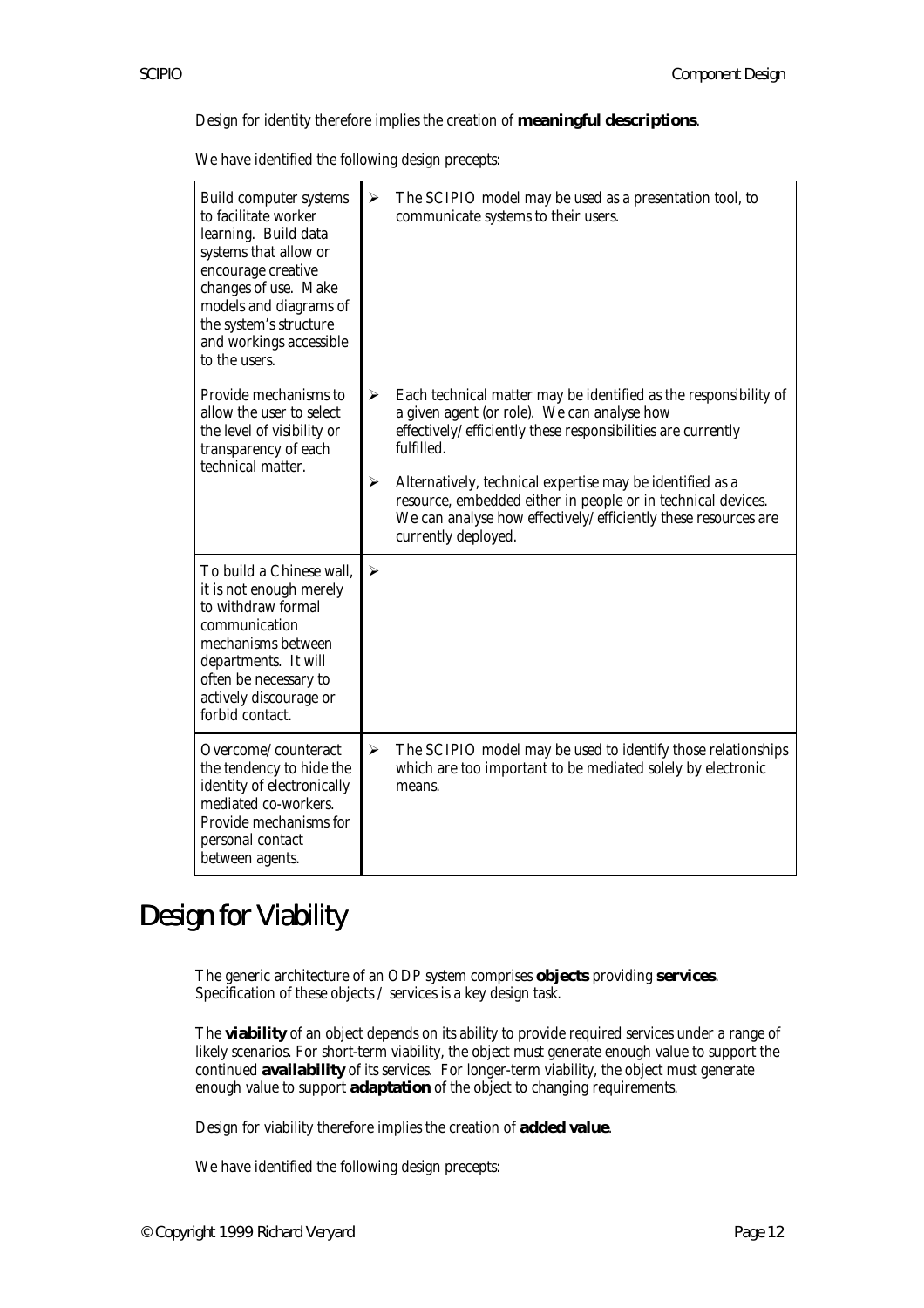| Design for diversity                                                                                                                                                                                                                                                   | ➤           | The SCIPIO model indicates where multiple agents may<br>provide variant services.                                                                                                                                                                                                                                                                                                                                                                                                                                                                               |
|------------------------------------------------------------------------------------------------------------------------------------------------------------------------------------------------------------------------------------------------------------------------|-------------|-----------------------------------------------------------------------------------------------------------------------------------------------------------------------------------------------------------------------------------------------------------------------------------------------------------------------------------------------------------------------------------------------------------------------------------------------------------------------------------------------------------------------------------------------------------------|
| Analyse attitudes to<br>current systems to<br>determine any<br>hysteresis. Evaluate the<br>effect of this 'hysteresis'<br>on the proposed socio-<br>technical system.<br>Design components of<br>the system so that a<br>'history of past decisions'<br>is maintained. | ➤<br>➤<br>➤ | Look for delays between cause and effect. This means we<br>should include some cause-effect modelling in the modelling<br>language.<br>Look for negative feedback loops.<br>Look for a process for discovering and dealing with negative<br>feedback loops. This means we should model second-order<br>processes (i.e. processes about processes).                                                                                                                                                                                                              |
| Guarantees must be<br>formulated and<br>incorporated into the<br>specifications of<br>components and the<br>consequences of failure<br>defined.                                                                                                                        | ➤           | The SCIPIO model must incorporate a failure model. The<br>consequences of failure will allow the importance of certain<br>actions to be assessed and modal distinctions made between the<br>necessary and the possible.                                                                                                                                                                                                                                                                                                                                         |
| Expectations provide a<br>statement of 'ideal'<br>requirements. The<br>design process must<br>allow suitable trade-offs<br>to be made between the<br>ideal and the feasible.                                                                                           | ≻           | The changes sought by a requirements statement should satisfy<br>two main criteria:<br>They should be <b>systemically desirable</b> . They can be<br>➤<br>incorporated within an overall system design.<br>$\blacktriangleright$<br>They should be <b>culturally feasible</b> . They have to be<br>regarded as meaningful by the people and organizational<br>culture in question.                                                                                                                                                                              |
| Agents should have the<br>necessary authorization<br>and capability tokens to<br>enable them to access<br>the information<br>resources they require to<br>fulfil their<br>responsibilities and<br>discharge their<br>obligations.                                      | ➤           | Agents cannot independently transfer their responsibilities<br>to other agents, but they can transfer their <b>obligations</b> . The<br>result of this process is the establishment of a new responsibility<br>relationship between the (pairs of) agents involved. A chain of<br>responsibility relationships can be created as obligations pass<br>from one agent to another. Within each responsibility<br>relationship both agents have a responsibility for the same state<br>of affairs, although their obligations differ.                               |
|                                                                                                                                                                                                                                                                        | ➤           | The first agent acquires a new obligation of a structural nature<br>to do whatever is appropriate with respect to the other agent in<br>order to fulfil his responsibility, such as directing, supervising,<br>monitoring and suchlike of the other agent. The other agent<br>also acquires an obligation of a complementary nature to be<br>directed, to be supervised or whatever. (These are termed<br>structural obligations. They may be implicit in the<br>hierarchical structure of the organization rather than as a result<br>of explicit delegation.) |